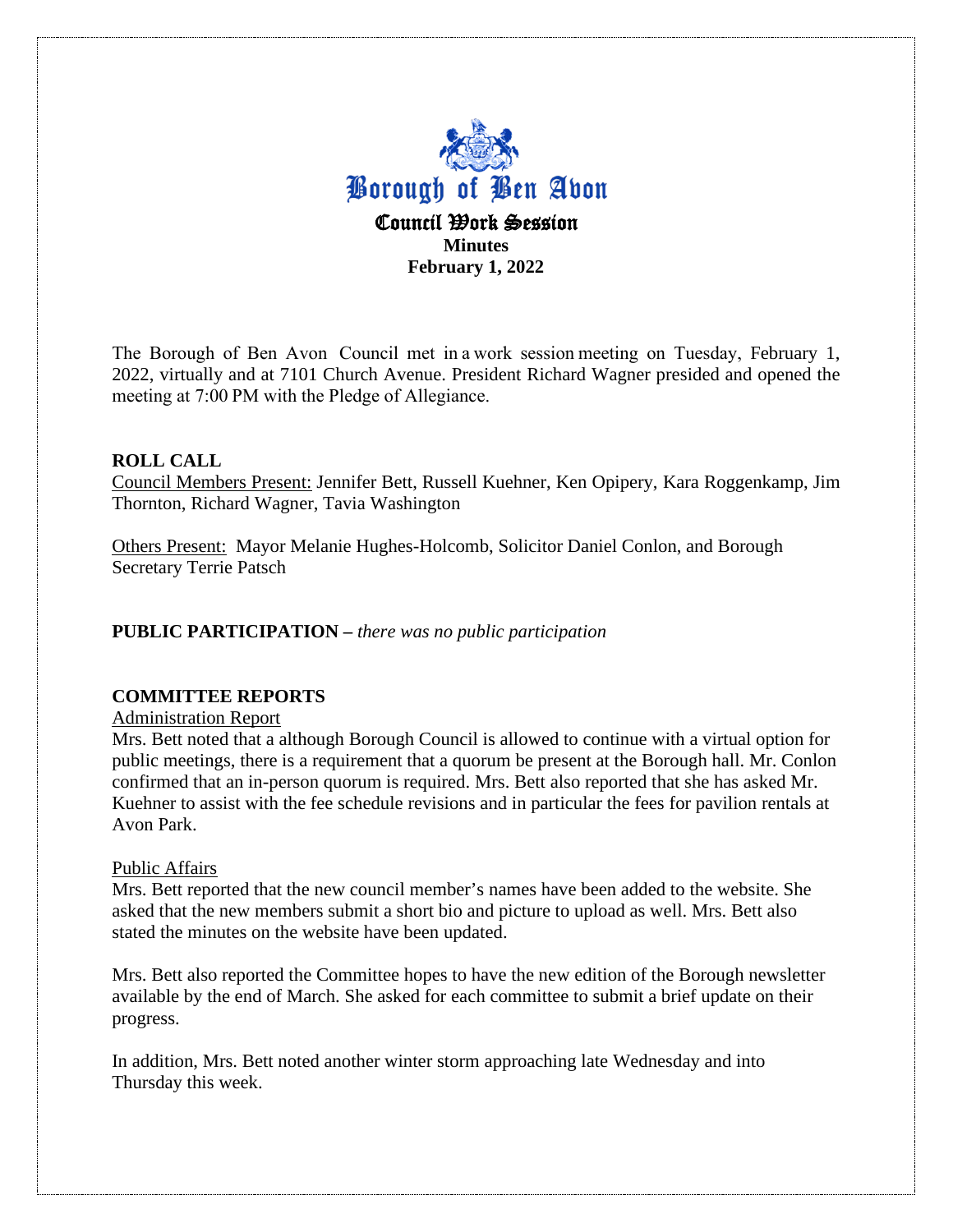Mr. Thornton asked if a new separate email account could be set up for the two solicitors to enable easier access to Borough records and scheduled meetings. Mrs. Patsch will reach out to Mike at Connolly Steele and have him create an account solicitor@benavon.com

### . Finance

Mr. Opipery noted that the tax rate millage will be presented to Council in the next month by calculations put forth by the December Ordinance. Once initial calculations are complete, he will forward to council with an explanation ahead of the meeting. These calculations will set the millage for the tax bills going out later in the year.

Mr. Opipery also reported the final 2021 financials will be presented in the coming month once final incoming invoices have been posted. Mr. Wagner asked if the ACORD payment on he Accounts Payable list was accounted for in the budget, and Mr. Opipery stated that it was as expected and is billed in quarterly payments.

### Public Safety

Mayor Hughes-Holcomb noted that at the beginning of her term as mayor she notified Council of her desire to perform weddings. As she has been re-elected to another four-year term, she was notifying council that she will again like to perform that service.

Mr. Wagner noted a recent meeting with Jarrod from Harshman. Mr. Thornton, Mr. Wagner and the Borough Secretary all met to discuss the Harshman shared document updates and asked for a monthly meeting with Harshman to improve communications in reporting property statuses.

Mayor Hughes-Holcomb noted two recent emergency events in the Borough both at the coffee shop and in an apartment building, and noted the great response from emergency services.

In addition, Officer Andreakos has been following the violators of the snow removal ordinance and distributing a letter from the PD to have those areas cleared. Mrs. Patsch will ask for a copy of the letter for Borough records.

### Public Works

Mr. Opipery explained that the Borough has two separate sewer systems, one sanitary and one storm sewer. These require a permit from the DEP to allow flow to go into the river. The storm sewer records and system are audited every 3 to 4 years. Ben Avon's audit took place last week and there were no findings.

Mrs. Roggenkamp reported that in December a meeting was held with Gateway Engineers concerning the current GIS system that is being phased out. There will be a cost to transition to a new system, and there are advantages to keeping the system with the engineering firm.

Mrs. Roggenkamp and Mr. Opipery also discussed a large retaining wall project that will be coming in the Spring. More information will be available in next month's meeting.

Ms. Roggenkamp stated considering the recent bridge collapse in the city, she would like to get inspection reports on the Port Authority bridges in the Borough for our records.